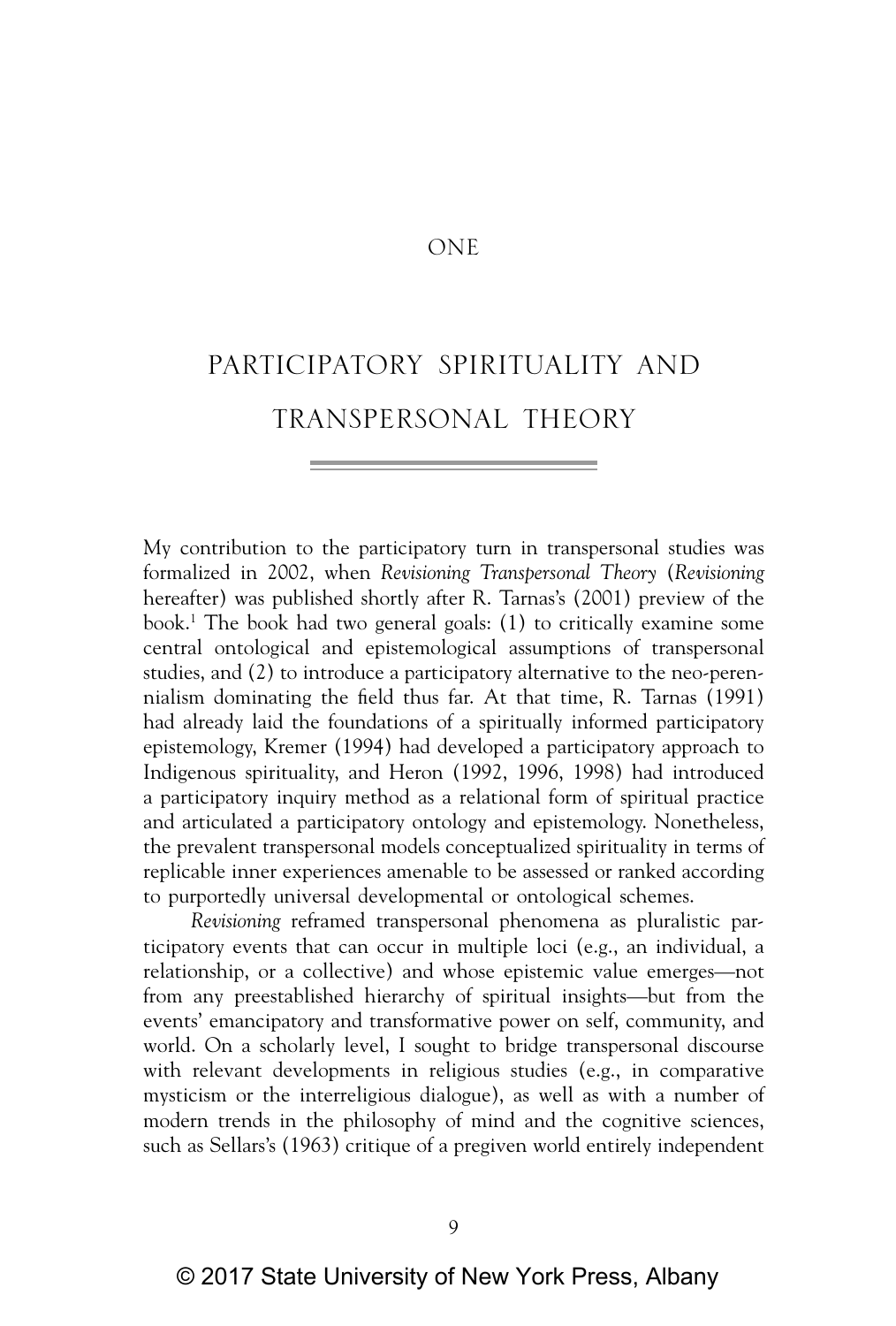from human cognition and Varela, Thompson, and Rosch's (1991) enactive paradigm of cognition.<sup>2</sup>

In the wake of increasing interest from other scholars in the participatory perspective, I subsequently explored the implications of the participatory turn for such areas as transpersonal science and research programs (see chapter 2), embodied spirituality (see chapter 3), integral transformative practice (see chapter 4), integral education (see chapters 5 and 6), contemplative education and spiritual inquiry (see chapter 7), consciousness research and integral theory (see chapters 8 and 9), religious pluralism and the future of religion (see chapter 10), and contemporary religious studies (Ferrer & Sherman, 2008a), among others. Most of these developments are included in this book.

More than a decade after the publication of *Revisioning*, the main aim of this chapter is to assess the current status and ongoing impact of the participatory turn in transpersonal studies.<sup>3</sup> Although ample reference is made to the work of many other participatory thinkers, the analysis focuses on the impact of my work. After an outline of the participatory approach to transpersonal and spiritual phenomena, I identify three ways it has been received in transpersonal scholarship: as disciplinary model, theoretical orientation, and paradigmatic epoch. Then I examine the influence of the participatory turn in transpersonal and related disciplines, respond to several criticisms of my work, and conclude by reflecting on the nature and future of the participatory movement. My hope is that this chapter provides not only an introduction to participatory transpersonalism, but also a collection of scholarly resources for those interested in exploring or pursuing a participatory orientation in transpersonal scholarship.

## AN OUTLINE OF PARTICIPATORY SPIRITUALITY

Developed over time (e.g., Ferrer, 1998a, 1998b, 2000a, 2000b, 2001), published as a book (Ferrer, 2002), and expanded in an anthology (Ferrer & Sherman, 2008a; Ferrer, 2008), the participatory approach holds that human spirituality essentially emerges from human cocreative participation in an undetermined mystery or generative power of life, the cosmos, or reality. More specifically, I argue that spiritual participatory events can engage the entire range of human epistemic faculties (e.g., rational, imaginal, somatic, vital, aesthetic) with both the creative unfolding of the mystery and the possible agency of subtle entities or energies in the enactment—or "bringing forth"—of ontologically rich religious worlds.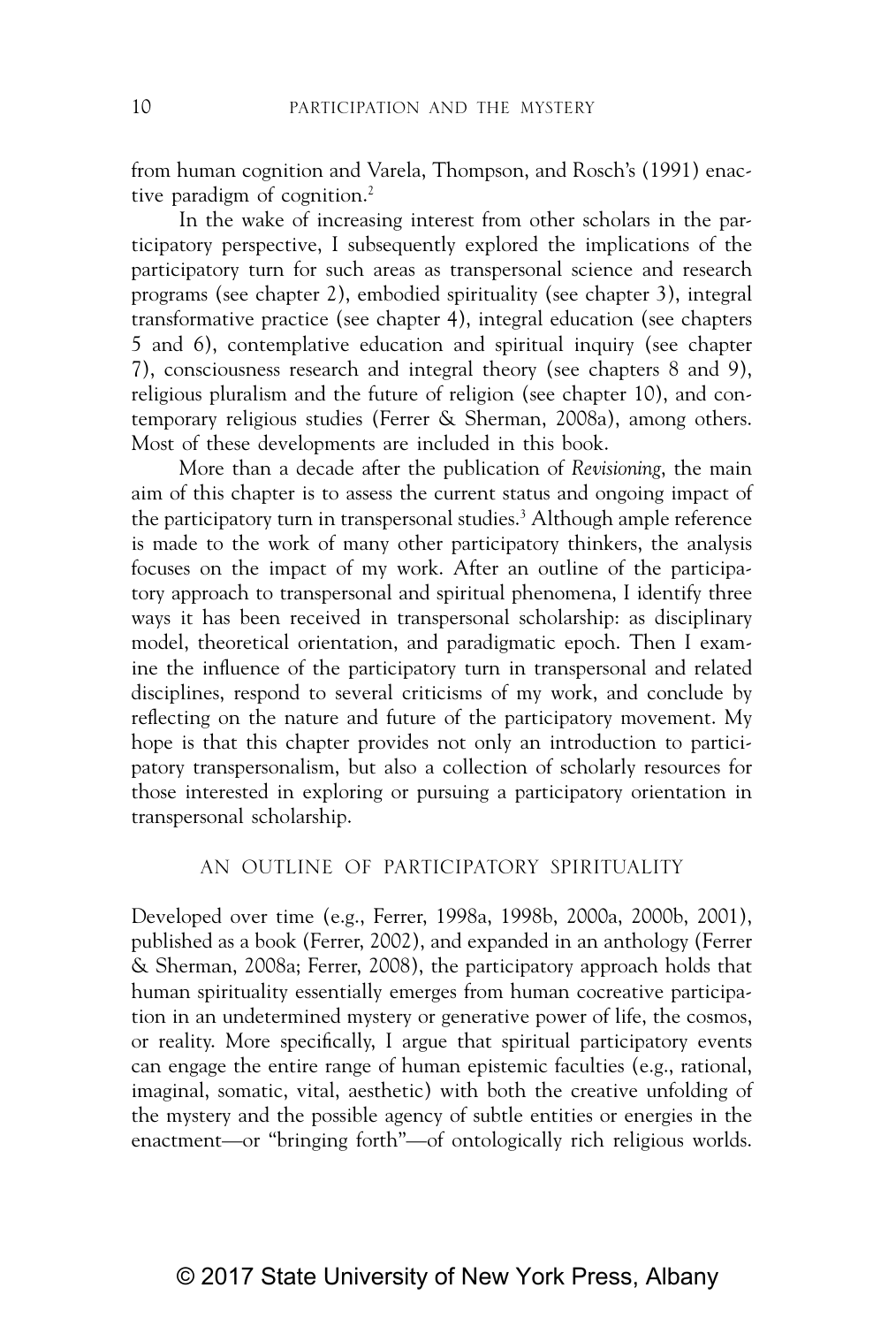In other words, the participatory approach presents an enactive<sup>4</sup> understanding of the sacred that conceives spiritual phenomena, experiences, and insights as *cocreated events*. By locating the emergence of spiritual knowing at the interface of human multidimensional cognition, cultural context, subtle worlds, and the deep generativity of life or the cosmos, this account avoids both the secular post/modernist reduction of religion to cultural-linguistic artifact and, as discussed below, the religionist dogmatic privileging of a single tradition as superior or paradigmatic.

The rest of this section introduces eight distinctive features of the participatory approach—spiritual cocreation, creative spirituality, spiritual individuation, participatory pluralism, relaxed spiritual universalism, participatory epistemology, the integral *bodhisattva* vow, and participatory spiritual practice—which other chapters in this book discuss in greater detail.

## *Dimensions of Spiritual Cocreation*

Spiritual cocreation has three interrelated dimensions—intrapersonal, interpersonal, and transpersonal.<sup>5</sup> These dimensions respectively establish participatory spirituality as embodied (spirit within), relational (spirit in-between), and enactive (spirit beyond), discussed below (see Table 1.1, page 12).

*Intrapersonal cocreation* consists of the collaborative participation of all human attributes—body, vital energy, heart, mind, and consciousness—in the enactment of spiritual phenomena. This dimension is grounded in the *equiprimacy principle*, according to which no human attribute is intrinsically superior or more evolved than any other. As Romero and Albareda (2001) pointed out, the cognicentric (i.e., mind-centered) character of Western culture hinders the maturation of nonmental attributes, making it normally necessary to engage in intentional practices to bring these attributes up to the same developmental level the mind achieves through mainstream education (see chapters 4 and 5). In principle, however, all human attributes can participate as equal partners in the creative unfolding of the spiritual path, are equally capable of sharing freely in the life of the mystery here on Earth, and can also be equally alienated from it. The main challenges to intrapersonal cocreation are cognicentrism, lopsided development, mental pride, and disembodied attitudes to spiritual growth. Possible antidotes to those challenges are the integral *bodhisattva* vow (see below and chapter 3), integral practices (see chapter 4), the cultivation of mental humility (see chapter 5), and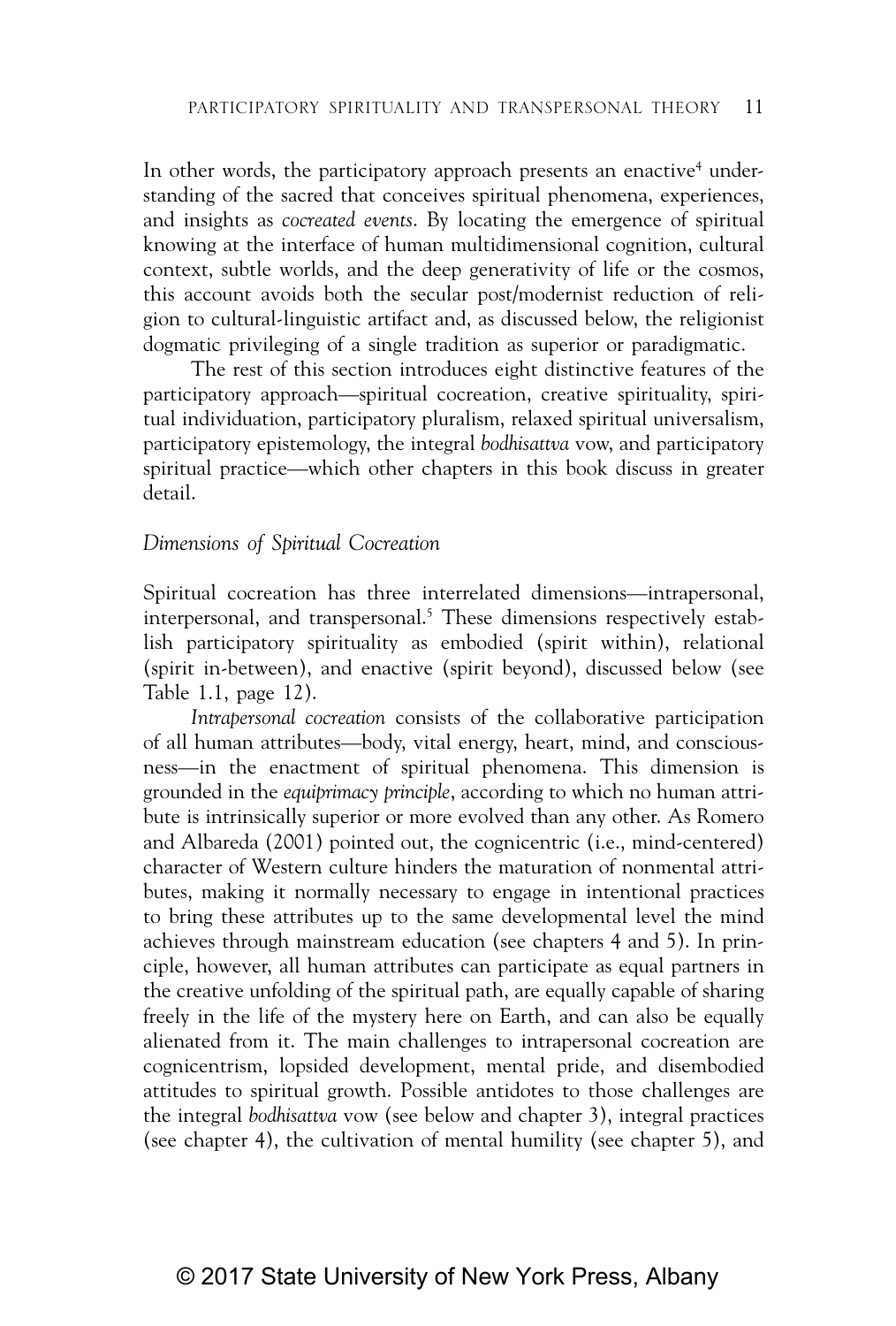|                             |                  | Table 1.1. A Map of Participatory Spirituality                                                                                       |                                                                                                             |                                  |                                                         |                      |
|-----------------------------|------------------|--------------------------------------------------------------------------------------------------------------------------------------|-------------------------------------------------------------------------------------------------------------|----------------------------------|---------------------------------------------------------|----------------------|
|                             | Principles       | Challenges                                                                                                                           | Antidotes                                                                                                   | Tests                            | Regulative Goals                                        | Direction            |
| Transpersonal<br>Cocreation | Equiplurality    | <b>Objectivist Spiritualities</b><br>Spiritual Materialism<br>Spiritual Narcissism<br>Disempowerment<br>Indoctrination               | Inner Spiritual Authority<br><b>Creative Spiritualities</b><br>Heretical Courage<br>Right to Inquire        | Egocentrism<br>Test              | <b>SPIRIT BEYOND</b><br>Openness to                     | <b>Enlightenment</b> |
| Interpersonal<br>Cocreation | Equipotentiality | <b>Hierarchical Spiritualities</b><br>Elitist Exclusivism<br>Spiritual Inflation<br>Spiritual Pride<br>Isolation                     | <b>Relational Spiritualities</b><br>Cooperative Spiritual<br>Spiritual Humility<br>Deep Dialogue<br>Inquiry | Eco-Social-<br>Political<br>Test | Communion with<br>IN-BETWEEN<br>Collaborative<br>SPIRIT | Engagement           |
| Intrapersonal<br>Cocreation | Equiprimacy      | Lopsided Development<br>Spiritual Bypassing<br>Cognicentrism<br>Disembodied<br>Mental Pride<br><b>Spiritualities</b><br>Dissociation | Integral Bodhisattva Vow<br><b>Embodied Spiritualities</b><br>Integral Practices<br>Mental Humility         | Dissociation<br>Test             | Groundedness in<br><b>SPIRIT WITHIN</b>                 | Enlivenment<br>t     |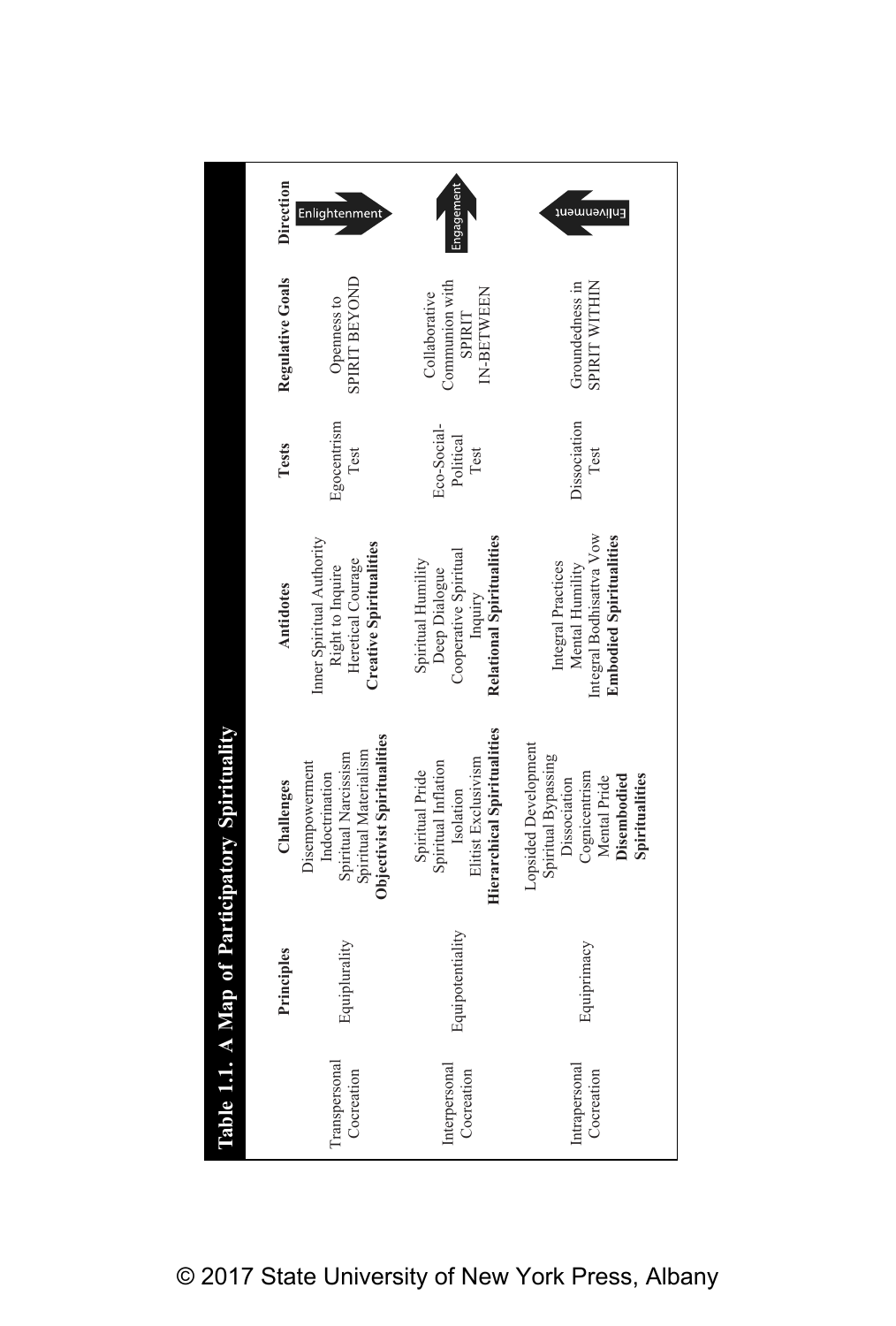embodied approaches to spiritual growth (see chapters 3 and 7). Intrapersonal cocreation affirms the importance of being rooted in *spirit within* (i.e., the immanent dimension of the mystery) and renders participatory spirituality essentially *embodied* (cf. Heron, 2006, 2007; Lanzetta, 2008; Washburn, 2003a).

*Interpersonal cocreation* emerges from cooperative relationships among human beings growing as peers in the spirit of solidarity, mutual respect, and constructive confrontation (see chapter 4; Heron, 1998, 2006). It is grounded in the *equipotentiality principle,* according to which "we are all teachers and students" insofar as we are superior and inferior to others in different regards (Bauwens, 2007; Ferrer, Albareda, & Romero, 2004). This principle does not entail that there is no value in working with spiritual teachers or mentors; it simply means that human beings cannot be ranked in their totality or according to a single developmental criterion, such as brainpower, emotional intelligence, or contemplative realization. Although peer-to-peer human relationships are vital for spiritual growth, interpersonal cocreation can include contact with perceived nonhuman intelligences, such as subtle entities, natural powers, or archetypal forces that might be embedded in psyche, nature, or the cosmos (e.g., Heron, 1998, 2006; Jung, 2009; Rachel, 2013; R. Tarnas, 2006). The main challenges to interpersonal cocreation are spiritual pride, psychospiritual inflation, circumstantial or self-imposed isolation, and adherence to rigidly hierarchical spiritualities. Antidotes to those challenges include collaborative spiritual practice and inquiry (see chapters 4 and 7), intellectual and spiritual humility (see chapter 5), deep dialogue (see chapter 6), and relational and pluralistic approaches to spiritual growth (see chapter 3). Interpersonal cocreation affirms the importance of communion with *spirit in-between* (i.e., the situational dimension of the mystery) and makes participatory spirituality intrinsically *relational* (cf. Heron, 1998, 2006; Heron & Lahood, 2008; Lahood, 2010a, 2010b).

*Transpersonal cocreation* refers to dynamic interaction between embodied human beings and the mystery in the bringing forth of spiritual insights, practices, states, and worlds (Ferrer, 2002, 2008). This dimension is grounded in the *equiplurality principle,*<sup>6</sup> according to which there can *potentially* be multiple spiritual enactions that are nonetheless equally holistic and emancipatory.<sup>7</sup> For example, a fully embodied liberation could be equally achieved through Christian incarnation (Barnhart, 2008) or Yogic integration of *purusa* (consciousness) and *prakriti* (nature) (Whicher, 1998)*;* likewise, freedom from self-centeredness at the service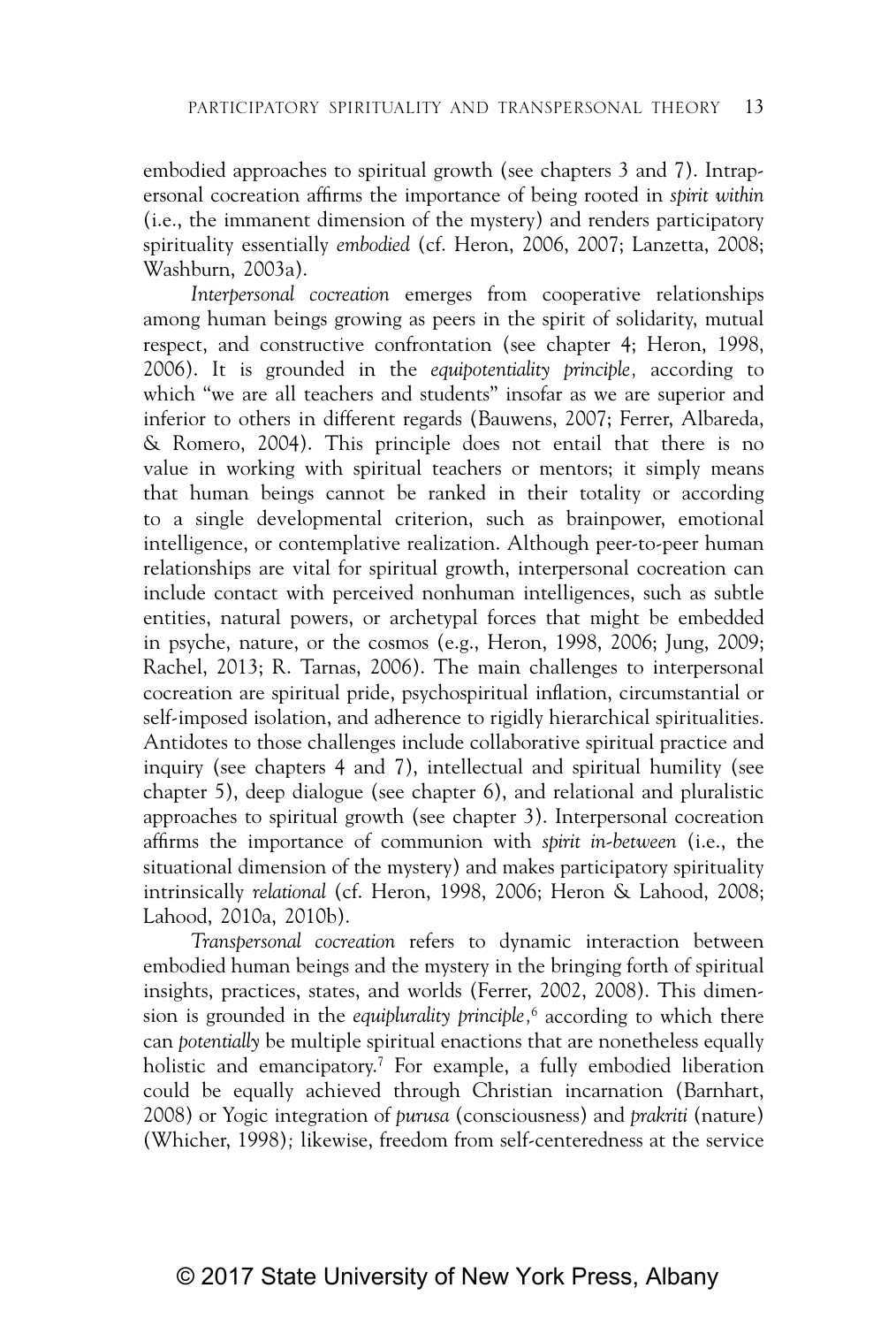of others can be attained through the cultivation of Mahayana Buddhist *karuna* (compassion) or Christian *agape* (selfless love) in the context of radically different ontologies (Jennings, 1996). This principle frees participatory spirituality from allegiance to any single spiritual system and paves the way for a genuine, ontologically and pragmatically grounded, spiritual pluralism. The main challenges to transpersonal cocreation are spiritual disempowerment, indoctrination, spiritual narcissism, and adherence to naive objectivist or universalist spiritualities. Antidotes include the development of one's inner spiritual authority and the affirmation of the right to inquire (Heron, 1998, 2006), heretical courage (Cupitt, 1998; Sells, 1994), and enactive and creative spiritualities (Ferrer, 2002; Ferrer & Sherman, 2008b). Transpersonal cocreation affirms the importance of being open to *spirit beyond* (i.e., the subtle dimensions of the mystery) and makes participatory spirituality fundamentally inquiry-driven (Heron, 1998, 2001, 2006) and *enactive* (Ferrer, 2000b, 2002, 2008; Ferrer & Sherman, 2008a).

Although all three dimensions interact in multifaceted ways in the enactment of spiritual events, the creative link between intrapersonal and transpersonal cocreation deserves special mention. Whereas the mind and consciousness arguably serve as a natural bridge to subtle spiritual forms already enacted in history that display more fixed forms and dynamics (e.g., cosmological motifs, archetypal configurations, mystical visions and states), attention to the body and its vital energies may grant greater access to the more generative immanent power of life or the mystery (Ferrer, 2002; Ferrer & Sherman, 2008a). From this approach, it follows, the greater the participation of embodied dimensions in religious inquiry, the more creative one's spiritual life may become and a larger number of creative spiritual developments may emerge.

#### *A Creative Spirituality*

In the infancy of participatory spirituality in the 1990s, spiritual inquiry operated within certain constraints arguably inherited from traditional religion. As Eliade (1959/1989) argued, many established religious practices and rituals are "re-enactive" in their attempt to replicate cosmogonic actions and events. Expanding this account, I have suggested that most religious traditions can be seen as "reproductive" insofar as their practices aim to not only ritually reenact mythical motives, but also replicate the enlightenment of their founder or attain the state of salvation or freedom described in allegedly revealed scriptures (see chapter 3).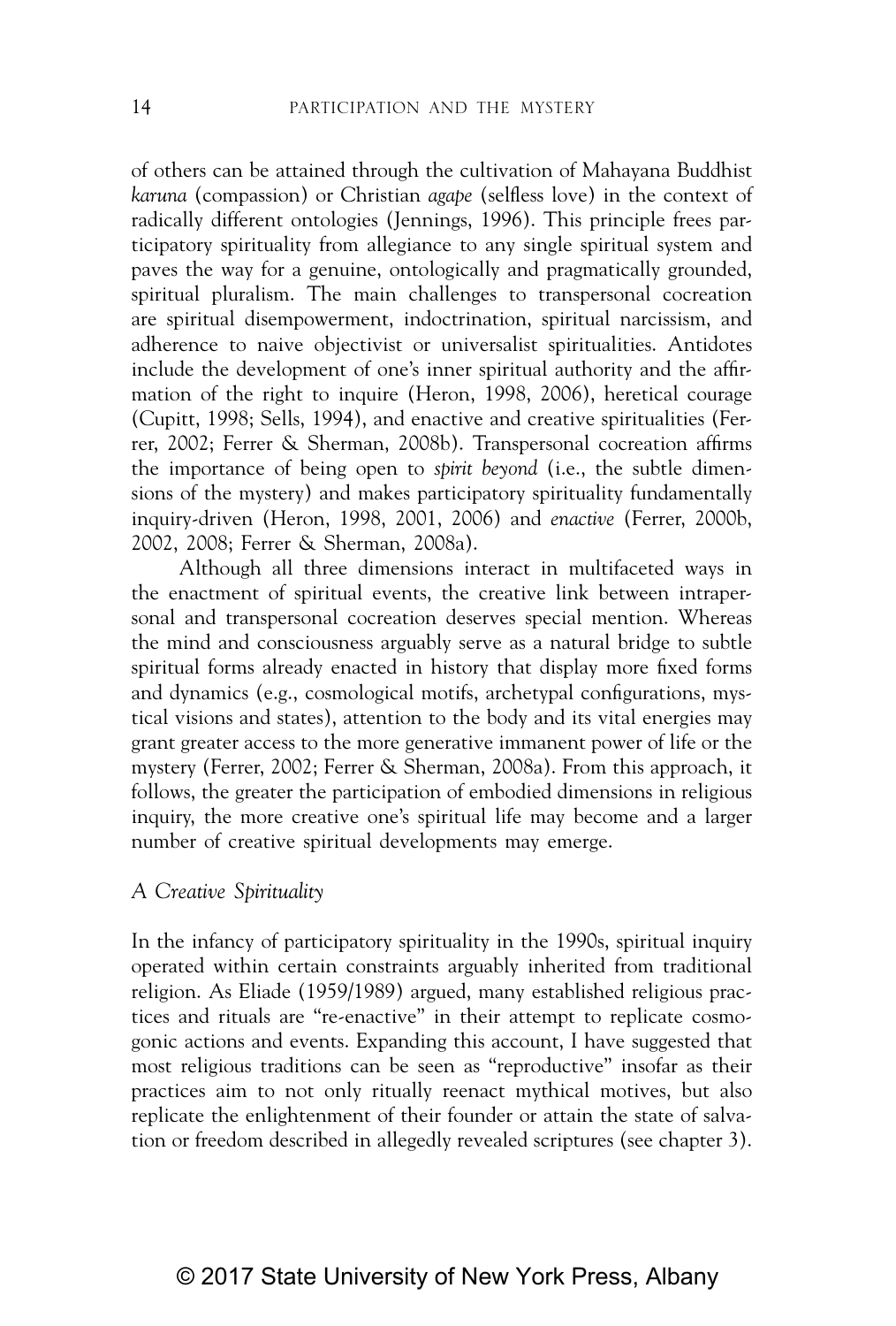Although disagreements about the exact nature of such states and the most effective methods to attain them abound in the historical development of religious ideas and practices—naturally leading to rich creative developments within the traditions—spiritual inquiry was regulated (and arguably constrained) by such pregiven unequivocal goals.

Participatory enaction entails a model of spiritual engagement that does not simply reproduce certain tropes according to a given historical a priori, but rather embarks upon the adventure of openness to the novelty and creativity of nature or the mystery (Ferrer, 2002; Ferrer & Sherman, 2008a; Heron, 2001, 2006). Grounded on current moral intuitions and cognitive competences, for instance, participatory spiritual inquiry can not only undertake the critical revision and actualization of prior religious forms, but also the cocreation of novel spiritual understandings, practices, and even expanded states of freedom (see chapters 3 and 9).

#### *Spiritual Individuation*

This emphasis in creativity is central to *spiritual individuation,* that is, the process through which a person gradually develops and embodies her unique spiritual identity and wholeness. Religious traditions tend to promote the homogenization of central features of the inner and outer lives of their practitioners, for example, encouraging them to seek the same spiritual states and liberation, to become like Christ or the Buddha, or to wear the same clothes (in the case of monks). These aspirations may have been historically legitimate, but after the emergence of the modern self (C. Taylor, 1989), our current predicament (at least in the West) arguably calls for an integration of spiritual maturation and psychological individuation that will likely lead to a richer diversity of spiritual expressions (see chapters 9 and 10). In other words, the participatory approach aims at the emergence of a human community formed by spiritually differentiated individuals.

It is important to sharply distinguish between the modern hyperindividualistic mental ego and the participatory selfhood forged in the sacred fire of spiritual individuation. Whereas the disembodied modern self is plagued by alienation, dissociation, and narcissism, a spiritually individuated person has an embodied, integrated, connected, and permeable identity whose high degree of differentiation, far from being isolating, actually allows him or her to enter into a deeply conscious communion with others, nature, and the multidimensional cosmos. A key difference between modern individualism and spiritual individuation is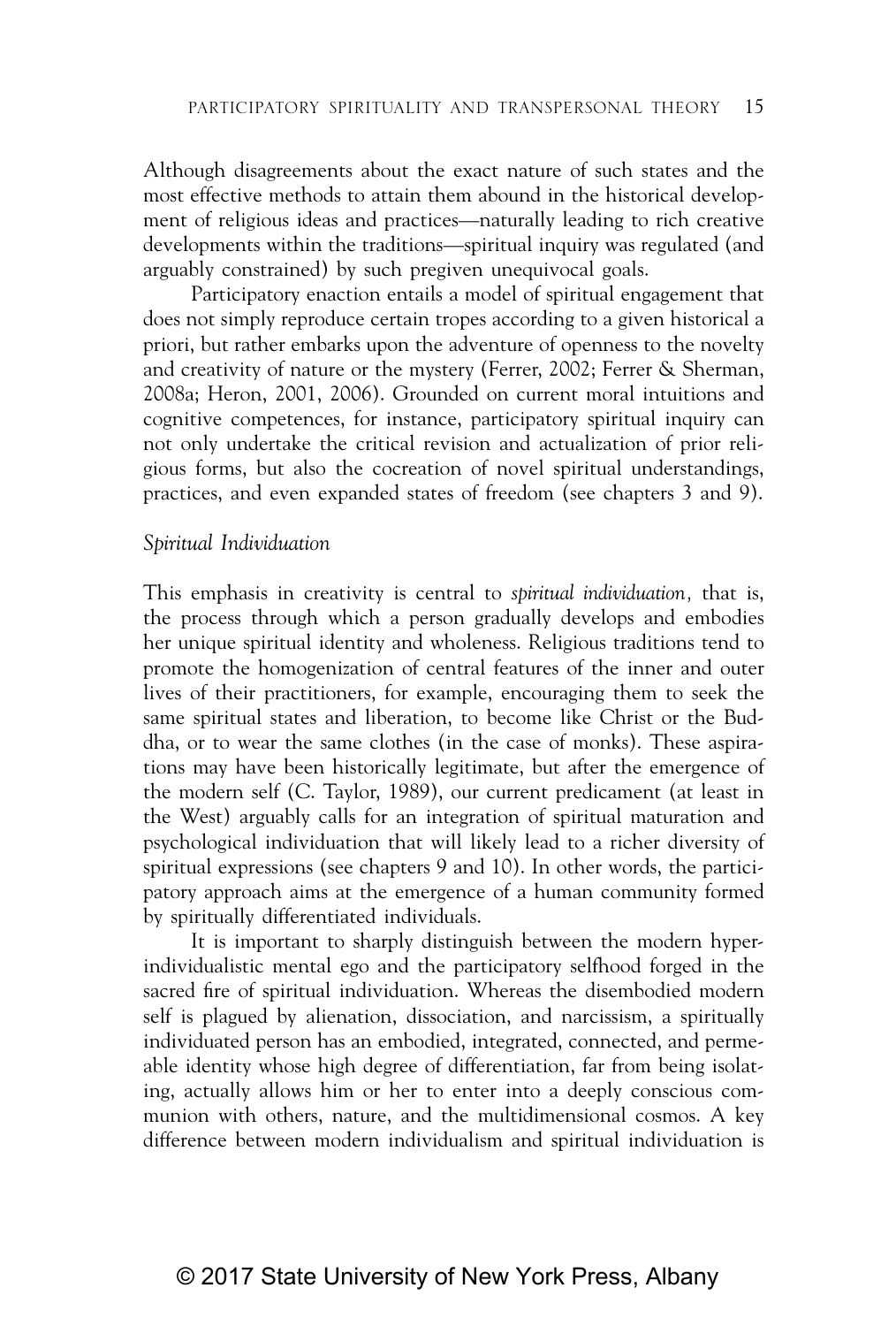thus the integration of radical relatedness in the later. Similarly, Almaas (1988, 1996) distinguished between the narcissistic ego of modern individualism and an essential personhood or individual soul that integrates autonomy and relatedness; for a discussion of the differences between Almaas's individual soul and the spiritually individuated participatory self, see Appendix 1.

## *Participatory Pluralism*

The participatory approach embraces a pluralistic vision of spirituality that accepts the formative role of contextual and linguistic factors in religious phenomena, while simultaneously recognizing the importance of nonlinguistic variables (e.g., somatic, imaginal, energetic, subtle, archetypal) in shaping religious experiences and meanings, and affirming the ontological value and creative impact of spiritual worlds.

Participatory pluralism allows the conception of a multiplicity of not only spiritual paths, but also spiritual liberations, worlds, and even ultimates. On the one hand, besides affirming the historical existence of multiple spiritual goals or "salvations" (Ferrer, 2002; Heim, 1995), the increased embodied openness to immanent spiritual life and the spirit-in-between fostered by the participatory approach may naturally engender a number of novel holistic spiritual realizations that cannot be reduced to traditional states of enlightenment or liberation. If human beings were regarded as *unique* embodiments of the mystery, would it not be plausible to consider that as they spiritually individuate, their spiritual realizations might also be distinct even if potentially overlapping and aligned with each other?

On the other hand, participatory pluralism proposes that different spiritual ultimates can be enacted through intentional or spontaneous participation in an undetermined mystery, spiritual power, or generative force of life or reality. Whereas I take these enactions to be ultimate in their respective spiritual universes, this consideration in no way relativizes the various traditions' ultimates—nor does it posit a supra-ultimate spiritual referent beyond them. In contrast, I hold that participatory enaction allows one to not only move away from representational and objectivist accounts of spiritual cognition, but also avoid the problematic *dualism of the mystery and its enactions*. 8 Hence, the participatory perspective does not contend that there are two, three, or any limited quantity of pregiven spiritual ultimates, but rather that the radical openness, interrelatedness, and creativity of the mystery or the cosmos allows for the participatory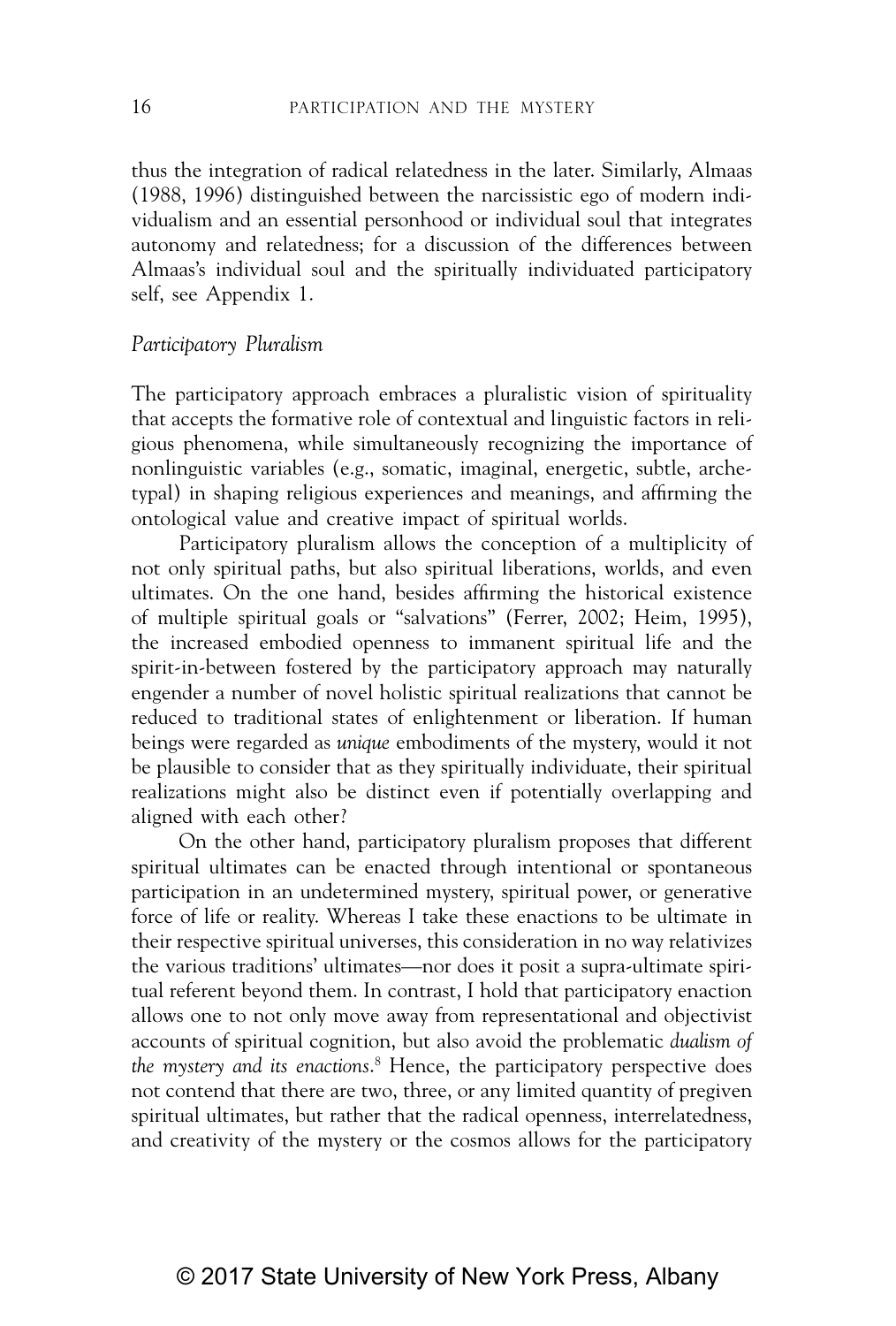cocreation of an indefinite number of ultimate self-disclosures of reality and corresponding religious worlds.<sup>9</sup> Participatory approaches, that is, seek to enact with body, mind, heart, and consciousness a creative spirituality that lets a thousand spiritual flowers bloom.

## *A More Relaxed Spiritual Universalism*

The pluralistic spirit of the participatory approach should not eclipse its "more relaxed" spiritual universalism—although eschewing dubious equations among spiritual ultimates (e.g., the Tao is God or Buddhist emptiness is structurally equivalent to the Hindu Brahman), the participatory approach affirms an underlying undetermined mystery or creative spiritual power as the generative source of all spiritual enactions (Ferrer, 2002, 2008). This shared spiritual dynamism should be distinguished from any Kantian-like noumenon or "thing-in-itself" endowed with inscrutable qualities and from which all spiritual ultimates are always incomplete, culturally conditioned, or cognitively constrained phenomenal manifestations (e.g., Hick, 1989). In contrast, the enactive epistemology of the participatory approach does away with the Kantian two-worlds dualism by refusing to conceive of the mystery as having objectifiable pregiven attributes (such as personal, impersonal, dual, or nondual) and by affirming the radical identity of the manifold spiritual ultimates and the mystery, even if the former do not exhaust the ontological possibilities of the latter. Put simply, the mystery cocreatively unfolds in multiple ontological directions (see chapter 9 and Postscript).

Moreover, the relationship between pluralism and universalism cannot be consistently characterized in a hierarchical fashion, because while there are "lower" and "higher" forms of both universalism and pluralism (e.g., more or less rigid, sophisticated, encompassing, explanatory), "*the dialectic between universalism and pluralism, between the One and the Many, displays what it may well be the deepest dynamics of the self-disclosing of the mystery*" (Ferrer, 2002, p. 191). In a similar vein, Puhakka (2008) offered some important reflections on the dialectic between "unity vs. diversity" (p. 8) in the context of the historical evolution of transpersonal discourse, with which I fully concur.

## *Participatory Epistemology and Critical Theory*

It cannot be stressed strongly enough that participatory pluralism does not entail the uncritical or relativistic endorsement of past or present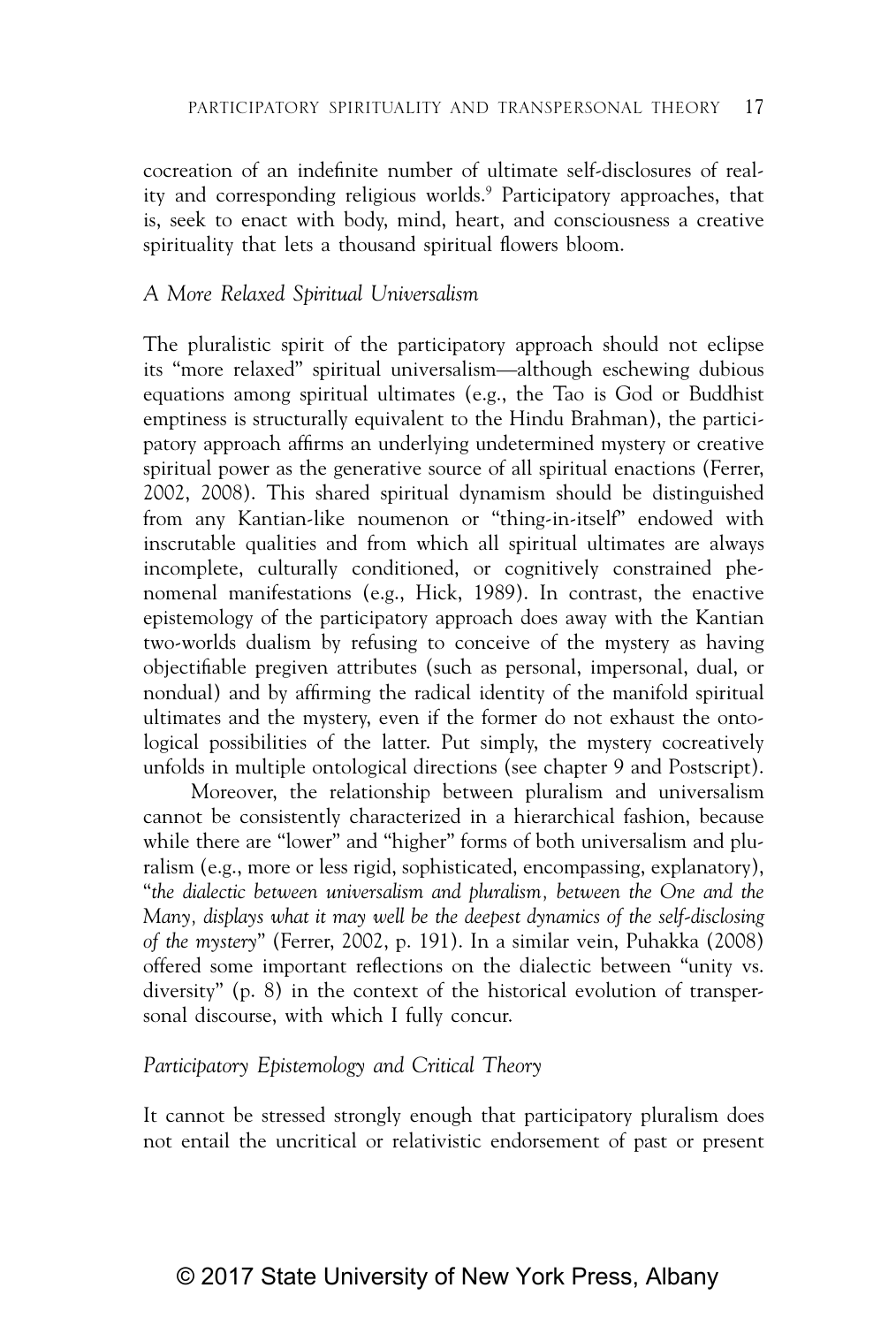religious understandings or forms of life. Put differently, the participatory rejection of an objectifiable pregiven spiritual ultimate referent does not prevent qualitative distinctions in spiritual matters. To be sure, like beautiful porcelains made out of amorphous clay, traditions cannot be qualitatively ranked according to their accuracy in representing some imagined (accessible or inaccessible) original template. However, this account does not mean discernment cannot be cultivated regarding more (or less) evocative, skillful, or sophisticated artifacts.

In addition, whereas the participatory turn renders meaningless the postulation of qualitative distinctions among traditions according to a priori doctrines or a prearranged hierarchy of spiritual insights, these comparative grounds can be sought in a variety of practical fruits (e.g., existential, cognitive, emotional, interpersonal). Specifically, I have suggested two basic guidelines: the *egocentrism test,* which assesses the extent to which spiritual traditions, teachings, and practices free practitioners from gross and subtle forms of narcissism and self-centeredness; and the *dissociation test,* which evaluates the extent to which the same foster the integrated blossoming of all dimensions of the person (Ferrer, 2002, 2008; see also chapters 9 and 10). Given the many abuses and oppressions perpetuated in the name of religion, it may be sensible to add an *eco-socio-political test,* which assesses the extent to which spiritual systems foster ecological balance, social and economic justice, religious and political freedom, class and gender equality, and other fundamental human rights (cf. Heron, 2006).<sup>10</sup>

Two important qualifications must be made regarding these guidelines: First, some spiritual paths and liberations may be more adequate for different psychological and cultural dispositions (as well as for the same individual at distinct developmental junctures), but this does not make them universally superior or inferior. The well-known four yogas of Hinduism (reflection, devotion, action, and experimentation) come quickly to mind in this regard, as do other spiritual typologies that can be found in other traditions (Beena, 1990; H. Smith, 1994). Second, the participatory emphasis on overcoming narcissism and self-centeredness, although arguably central to most spiritual traditions, may not be shared by all. Even more poignantly, most religious traditions would likely not rank too highly in terms of the dissociation or the eco-socio-political tests; for example, gross or subtle forms of repression, control, or strict regulation of the human body and its vital/sexual energies (vs. the promotion of their autonomous maturation, integration, and participation in spiritual knowing) are rather the norm in most past and present contem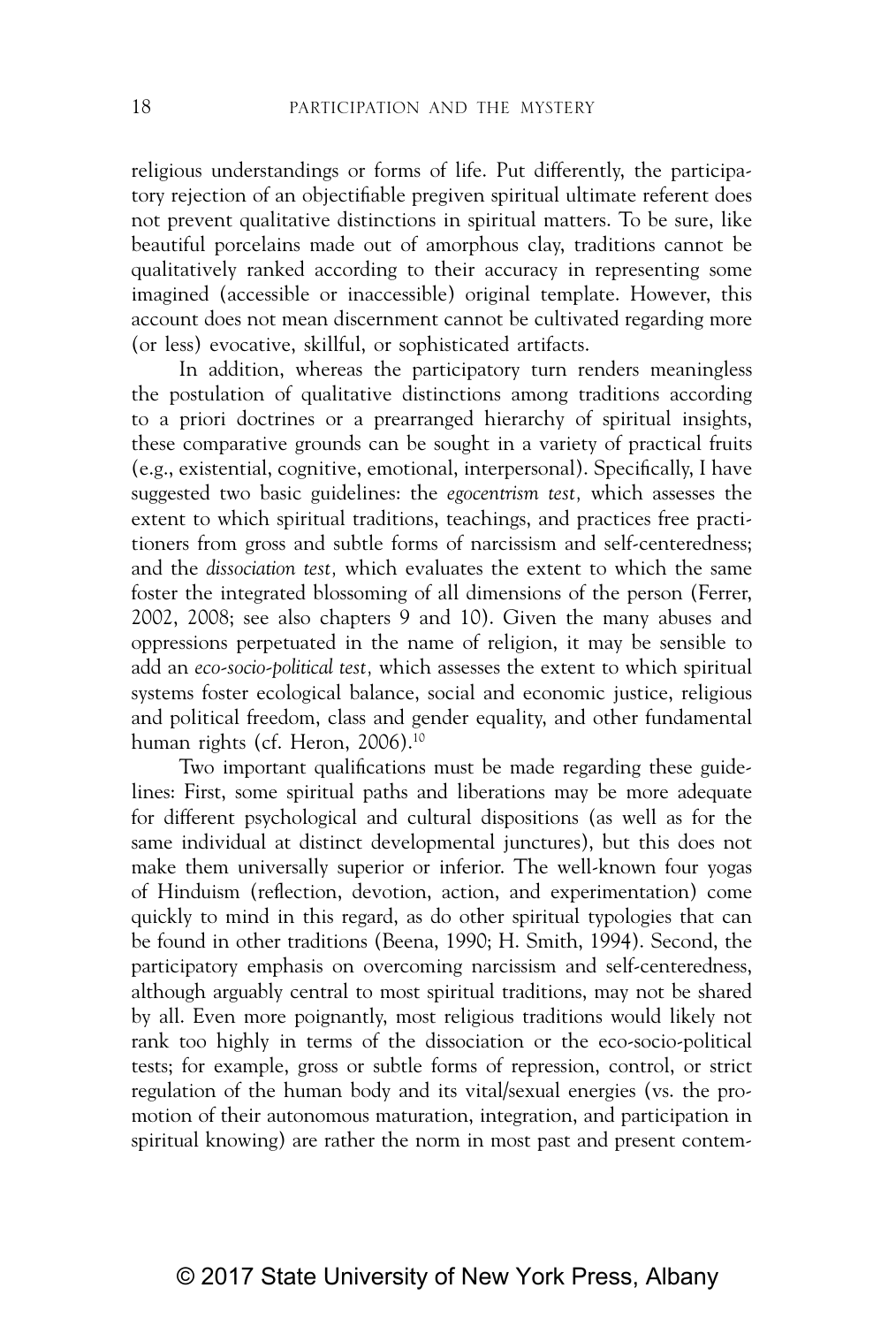plative endeavors (see chapter 3). Likewise, many religions have had a demonstrably negative environmental impact (e.g., L. E. Nelson, 1998a); supported violence, militarism, and authoritarian regimes (Juergensmeyer, 2000; Victoria, 2006); and brought about serious violations of human rights (Ghanea-Hercock, 2010) even though they have also provided vital resources to secure them (Banchoff & Wuthnow, 2011). Thus, the integrative and socially engaged thrust of the participatory turn is foundational for the development of a participatory critical theory of religion.

More positively, these tests normatively point toward the universal ideal of a *socially responsible integrated selflessness,* which (although the attainability of a fully integrated selflessness is open to question) can act as a regulative principle à la Habermas's (1984) "ideal speech situation." The idea of integrated selflessness is thus capable of providing procedural criteria for critical discernment in spiritual matters, that is, concerning how qualitative distinctions in spiritual discourse might be made. From this evaluative principle, applicable standards, rules, or tests to assess spiritual choices and practices can be derived. In addition to self- and peer-assessment (e.g., Heron, 1996, 1998), one might consider the use of standardized tests such as the Narcissistic Personality Inventory or NPI (Raskin & Terry, 1988). In addition, the thoughtful combination of other tests may indicate the degree of psychosomatic integration of spiritual states, for example measures of transcendence (e.g., Akyalcin, Greenway, & Milne, 2008; Friedman, 1983) used with measures of body intelligence and awareness (e.g., Anderson, 2006).

To sum up, the emancipatory epistemology of the participatory approach assesses spiritual paths according to the degree to which they foster both an overcoming of self-centeredness and a fully embodied integration. These two attributes make individuals not only more sensitive to the needs of others, nature, and the world, but also more effective cultural and planetary transformative agents in whatever contexts and measure life or the mystery calls them to be.

#### *Integral Bodhisattvas*

Since the conscious mind is the seat of most individuals' sense of identity, an exclusive liberation of consciousness can be deceptive insofar as one can believe that one is fully free when, in fact, essential dimensions of the self are underdeveloped, alienated, or in bondage—as the dysfunctional sexual behavior of numerous modern spiritual teachers attest (e.g., Butler, 1990; Edelstein, 2011; Kripal, 2002). As discussed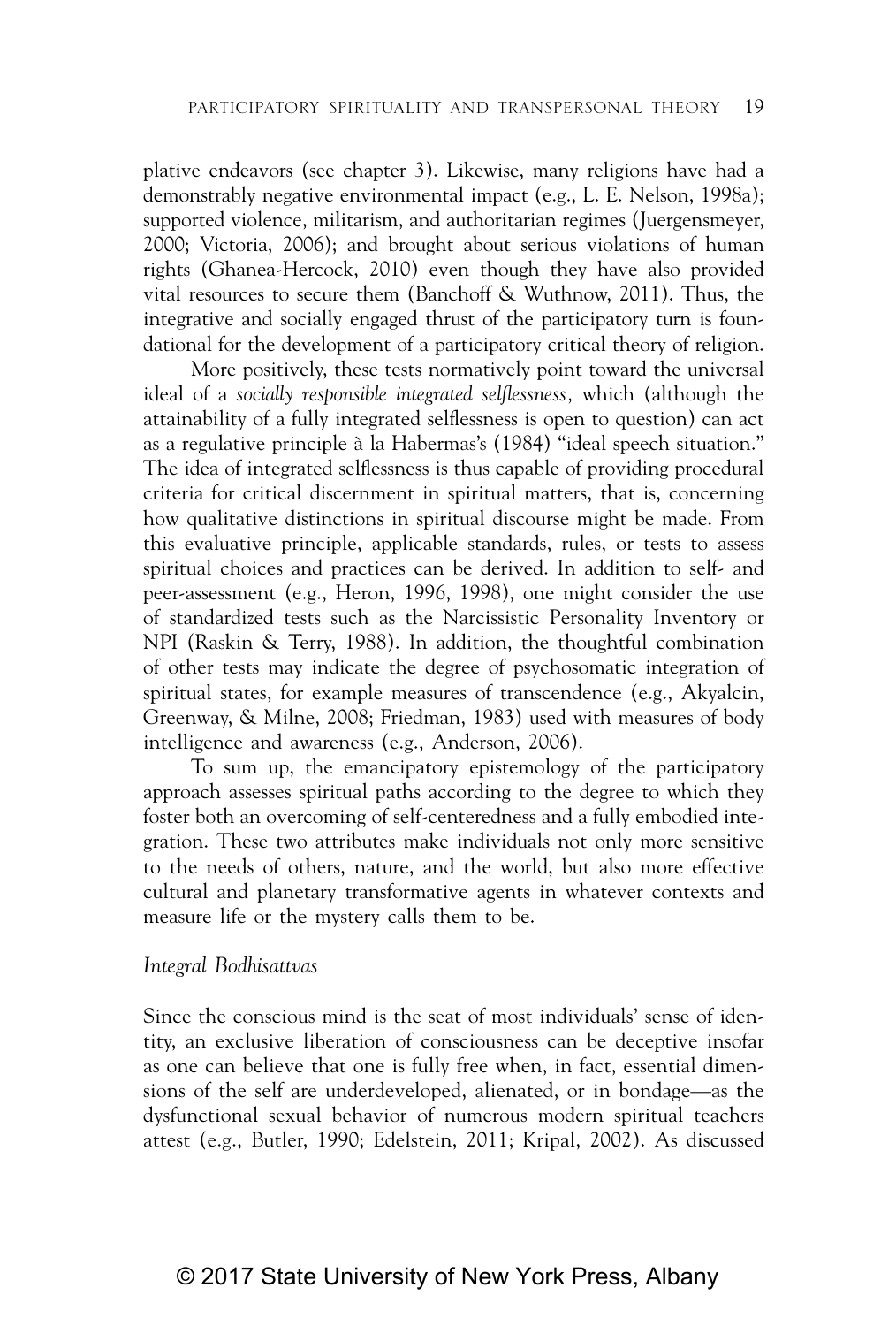above, participatory spirituality seeks to foster the harmonious engagement of all human attributes in the spiritual path without tensions or dissociations. Despite his downplaying the spiritual import of sexuality and the vital world, Sri Aurobindo (2001) was correct when he wrote that the liberation of consciousness cannot be equated to an integral transformation entailing the spiritual alignment of all human dimensions (pp. 942ff).

With this in mind, I have proposed an integral *bodhisattva* vow in which the conscious mind renounces its own full liberation until the body, the heart, and the primary world can be free as well from alienating tendencies that prevent them from sharing freely in the unfolding life of the mystery here on Earth (Ferrer, 2006, 2007). Needless to say, to embrace an integral *bodhisattva* vow is not a return to the individualistic spiritual aspirations of early Buddhism because it entails a commitment to the *integral* liberation of all sentient beings, rather than only of their conscious minds or conventional sense of identity. Likewise, as the above description reflects, my use of the term *bodhisattva* does not suggest a commitment to early Buddhist accounts of liberation as extinction of bodily senses and desires and release from the cycle of transmigratory experience (*samsara*; S. Collins, 1998; P. Harvey, 1995; see also chapters 3 and 9).

#### *Participatory Spiritual Practice*

In addition to many classical spiritual skills and values (e.g., mindfulness, compassion, or unconditional love), participatory spiritual practice cultivates the embodied, relational, and enactive (i.e., creative, inquiry-driven, and world-constituting) dimensions of spiritual cocreation. This emphasis can be found in some traditional practices, many contemporary revisions of traditional practices, and a number of innovative spiritual developments. Examples include the following. Whereas some traditional practices (e.g., kabbalistic, contemplative, Indigenous, esoteric) are participatory in many regards (see Ferrer & Sherman, 2008b; Lahood, 2007a), in their modern (re-)articulations one can find more explicit and robust affirmations of participatory values. In this context I locate, for example, Ray's (2008) embodied reconstruction of Buddhist meditation and Rothberg's (2006, 2008) relational expansion of Buddhist practice, contemporary postural yoga (Horton, 2012; Singleton, 2010) and Whicher's (1998) integrative account of Patanjali's yoga, modern Eastern and Western approaches to Tantra (Urban, 2003), and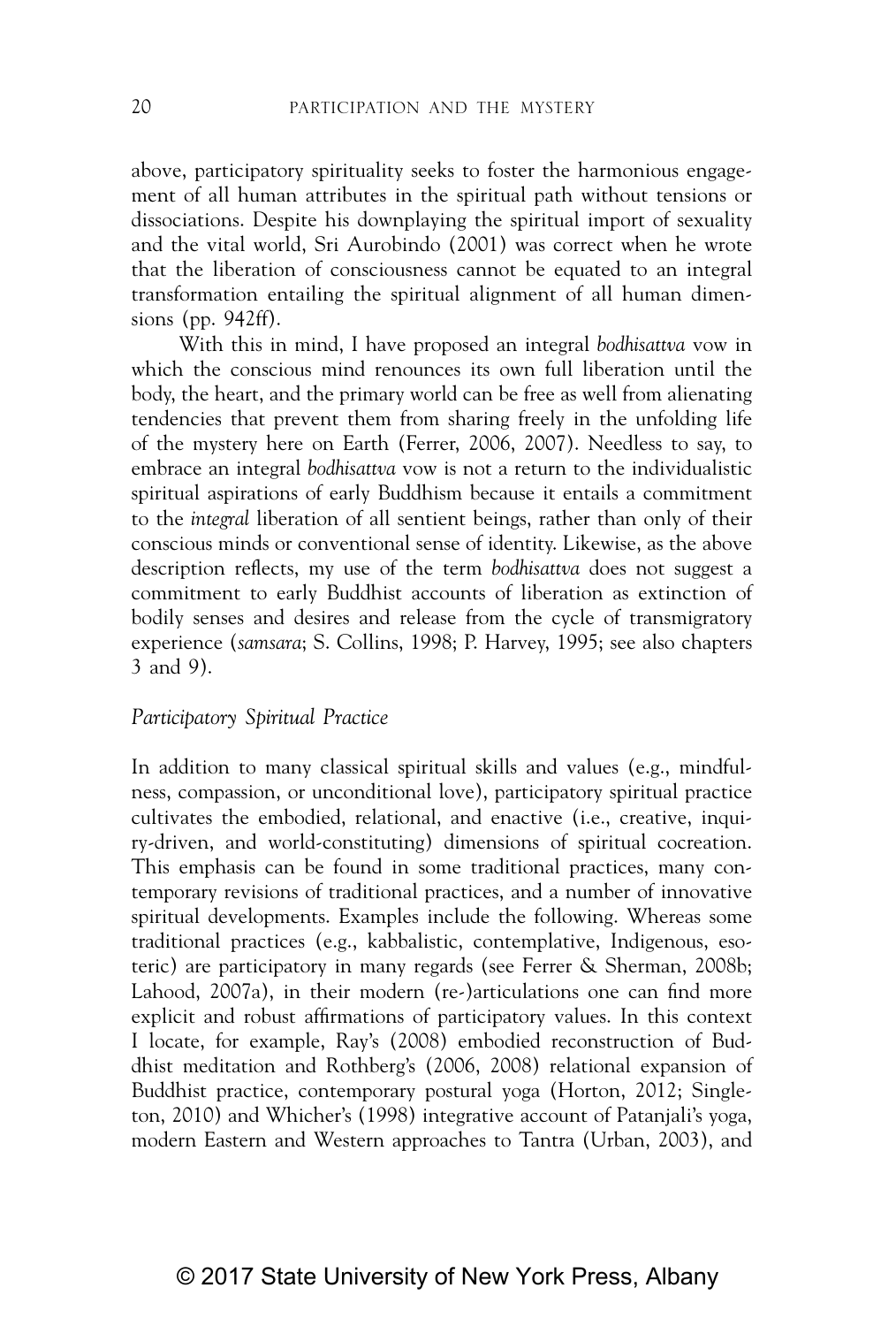Schroeder's (1995) and Vennard's (1998) engagements of the body and sexuality in Christian prayer, among many others.

In addition, the last few decades have witnessed the emergence of a variety of novel participatory spiritual practices, such as Albareda and Romero's interactive embodied meditations (see chapter 4), Heron's (1998, 2006) cooperative spiritual inquiry, and my own Embodied Spiritual Inquiry (see chapter 7; Osterhold, Husserl, & Nicol, 2007), which was also proposed as an effective method to foster the integration of spiritual experience (Bailey & Arthur, 2011). Other bodies of practice with important participatory elements include Grof's Holotropic Breathwork (S. Grof & C. Grof, 2010), Almaas's (2002, 2014) Diamond Approach, feminist and women spirituality approaches (e.g., Eller, 1993; T. King, 1992), modern forms of entheogenic spiritual inquiry (e.g., Bache, 2000; Ball, 2008), Sri Aurobindo's integral yoga (Mukherjee, 2003), some contemporary somatic approaches (e.g., D. Johnson, 1995), relational approaches to spirituality (e.g., Achterberg & Rothberg, 1998; Bauwens, 2007; Lahood, 2010a; Welwood, 2000), and modern engagements of sexuality as spiritual path (e.g., Bonheim, 1997; Wade, 2004), among others. With this outline of participatory spirituality established, the discussion now turns to understandings of the participatory approach in the field of transpersonal studies.

## THE PARTICIPATORY APPROACH: MODEL, ORIENTATION, PARADIGM, OR EPOCH?

To date, transpersonal scholars have understood the participatory approach in three main ways: as a disciplinary model, theoretical orientation or perspective, and paradigm or paradigmatic epoch. This section briefly examines each case.

## *Disciplinary Model*

The participatory approach is considered a theoretical model within the discipline of transpersonal psychology. In *Shadow, Self, Spirit*, for example, M. Daniels (2005) included the participatory approach as one of the chief theories or models in the field, together with Maslow's metamotivational theory, Jung's analytical psychology, Assagioli's psychosynthesis, Grof's holotropic model, Sri Aurobindo's integral psychology, Wilber's structural-hierarchical model, Washburn's spiral-dynamic model, and Wright's feminist theory. After discussing some major differences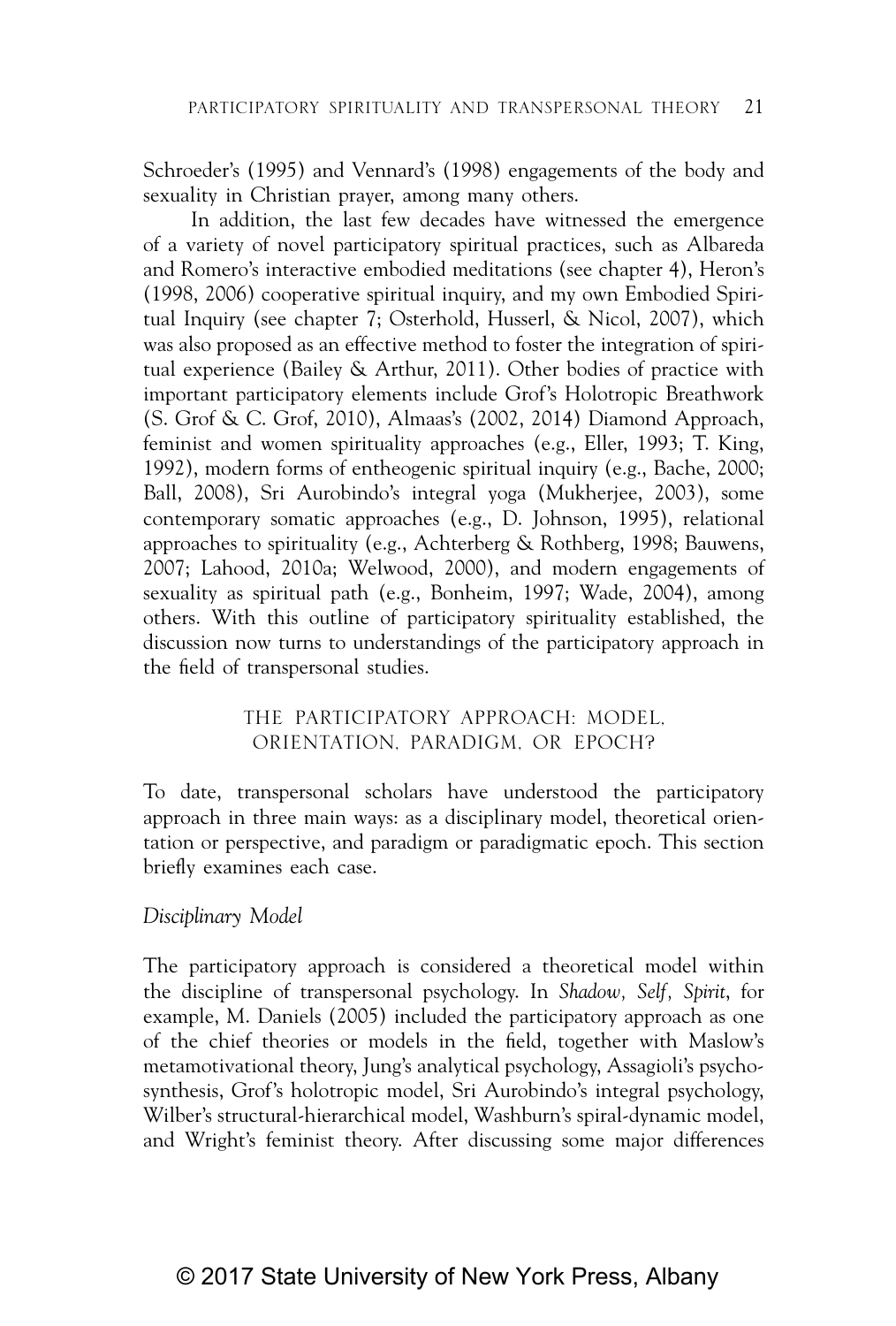among these models (e.g., on immanence, transcendence, or the self), M. Daniels aligned his own perspective with Sri Aurobindo's and the spiral-dynamic and participatory models, highlighting their convergence in the affirmation of an embodied, integrative spirituality. Other scholars who have referred to the participatory approach as transpersonal or spiritual model include Almendro (2004), M. King (2009), Péter (2009), and Friedman, Krippner, Riebel, & Johnson (2010).

## *Theoretical Orientation*

In addition, the participatory approach is understood as a larger theoretical orientation or perspective transcending the disciplinary boundaries of psychology and operating in a variety of transpersonal disciplines (Walsh & Vaughan, 1993), a multidisciplinary transpersonal orientation (Boucouvalas, 1999), or even beyond the boundaries of transpersonal studies (e.g., Ferrer & Sherman, 2008b; Lahood, 2007a). In this spirit, Washburn (2003b) described three major transpersonal theoretical orientations structural-hierarchical (Wilber), spiral-dynamic (Washburn), and participatory (Ferrer)—noting that the participatory orientation challenges the other two in their claims to exclusive or complete spiritual truth.<sup>11</sup> Washburn also discussed feminist and ecological approaches, but suggested that they are perspectives "defined more in terms of a particular focus of inquiry (women spirituality, the sacredness of nature) than in terms of a theoretical orientation that would guide inquiry" (p. 3). As perspectives, feminism and ecology can be equally applied by advocates of the structural, dynamic, and participatory orientations.

Similarly, Goddard (2005, 2009) identified three major theoretical orientations in the field: neo-perennialist (Wilber), neo-Jungian (Washburn), and pluralistic-participatory (R. Tarnas, Ferrer), which neatly correspond to Washburn's categorization. In contrast to Washburn (2003b), however, Goddard included feminist, ecological, and shamanic perspectives within the participatory orientation. Goddard's work seeks to reconcile the differences among these orientations through the development of an archetypal integrative model, to which I return below. Finally, Cunningham (2011a) described the participatory approach as a transpersonal theoretical orientation located in-between the perennial philosophy at one end of the continuum and empirical scientific approaches based upon mechanist, materialistic, and reductionist assumptions at the other end.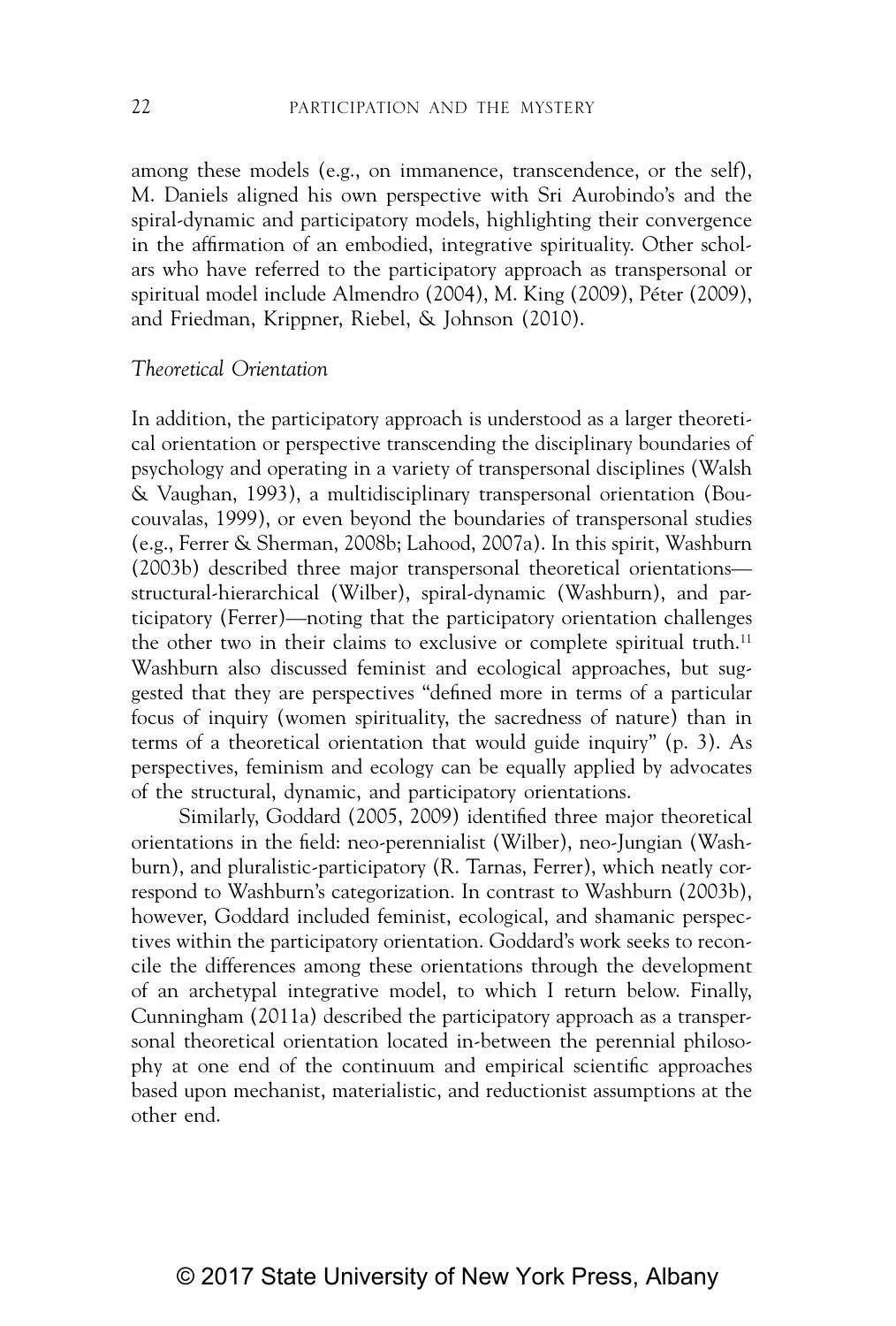## *Paradigm or Paradigmatic Epoch*

The participatory turn has also been understood as a paradigm or paradigmatic epoch. *Revisioning* introduced the participatory approach as a "participatory turn" in transpersonal and spiritual studies—a paradigmatic shift breaking with transpersonal theory's prevalent epistemological strategies (inner empiricism) and ontological assumptions (perennialism). In the foreword to *Revisioning*, R. Tarnas (2002) offered a powerful paradigmatic account of the participatory approach, framing it as the second conceptual stage of the paradigm shift initiated by Maslow's and Grof's launching of the discipline of transpersonal psychology. In this regard, R. Tarnas wrote:

If the founding works of transpersonal psychology by Maslow and Grof constituted its declaration of independence, then this book may well be seen as its emancipation proclamation, its "new birth of freedom." For here transpersonal theory is liberated from that mortgage to the past, those constraining assumptions and principles inherited from its Enlightenment and modern scientific origins. (p. xv)

Other authors who have written about the participatory turn as a conceptual revolution include Kripal (2003), Jaenke (2004), and C. Clarke (2009).

Building on R. Tarnas's (2002) proposal, the transpersonal anthropologist Lahood (2007a) described two turns in transpersonal scholarship. The first began with the birth of transpersonal psychology in the late 1960s and can be defined as "an attempt to integrate psychologies East and West; an attempt to map the farthest shores of consciousness . . . ; and the merging of pragmatic science and spiritual concerns" (2). Lahood characterized this turn with a commitment to religious universalism (or perennialism) and included the work of Maslow, Grof, & Wilber as representative. The second turn is the participatory one (as exemplified by Lahood in the works of R. Tarnas, Heron, & Ferrer), which represents a departure from transpersonal psychology's allegiance to perennialism and emphasizes the embodied, relational, and pluralistic dimensions of transpersonal events. In this regard, Hartelius, Harrahy, Crouch, Thouin, & Stamp (forthcoming) situated the participatory perspective within a wider second-wave transpersonalism that stresses the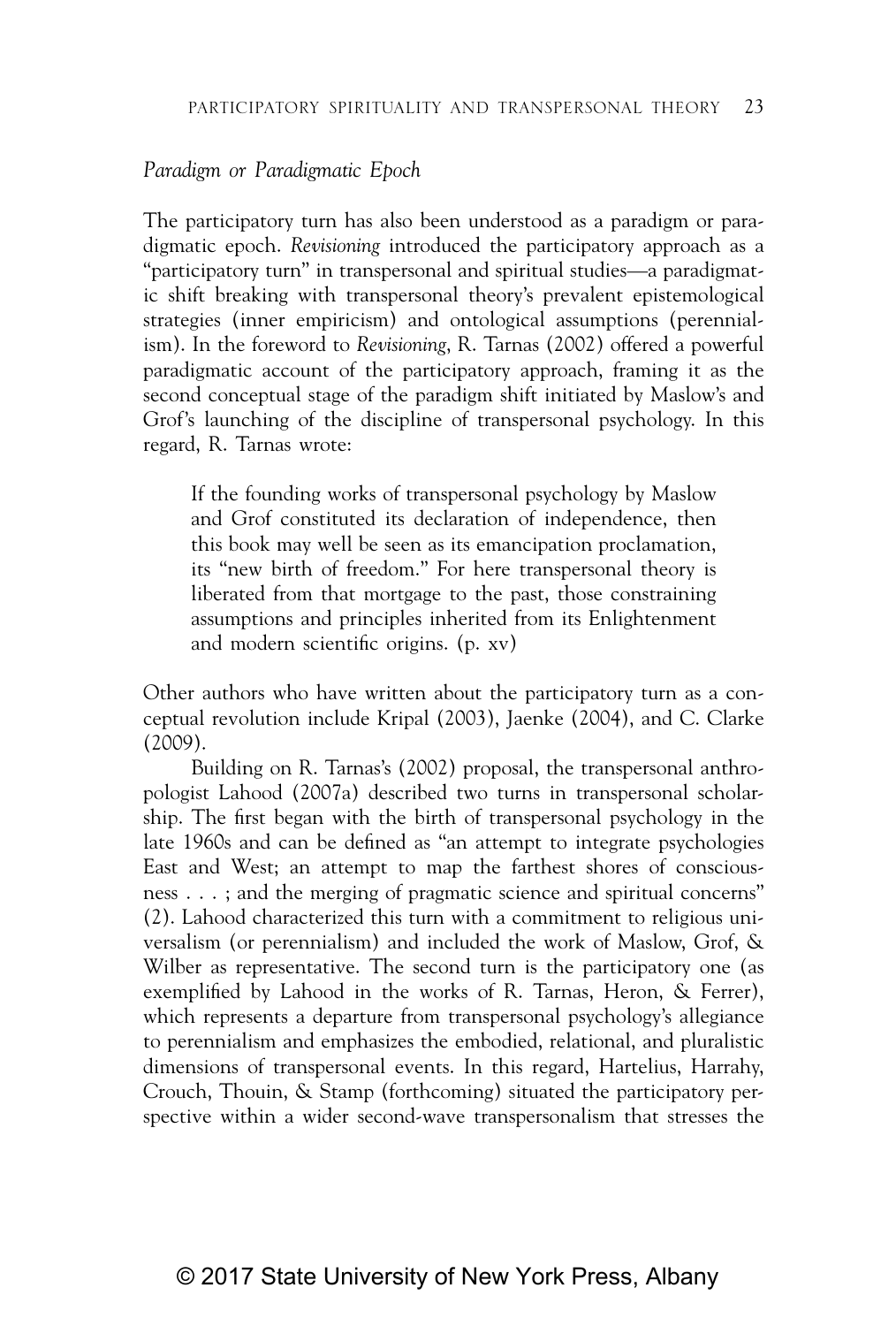embodied, embedded, diverse, and transformative aspects of transpersonal psychology.

In a subsequent essay, Lahood (2008) extended this account into three paradigmatic epochs of transpersonalism. Epoch one is the *pre-transpersonal movement* or "psychedelic revolution" of the 1960s and 1970s, leading to the hybridization of Eastern spirituality and entheogenic states and culminating with Maslow's and Grof's formalization of the movement. Epoch two, the *neo-perennial era,* goes from 1977 to the mid-1990s and is dominated by Wilber's work, which seeks to integrate Western and Eastern philosophy, psychology, and religion into an evolutionary framework structured according to a supposedly universal teleological process whose ultimate aim is an integral nondual realization. Epoch three, the *participatory turn,* begins in the early 1990s with R. Tarnas's (1991) analysis of Grof's consciousness research and is formalized in the writings of Heron (1992, 1998, 2006) and Ferrer (2002), both of whom Lahood named as articulating cogent alternatives to transpersonal neo-perennialism.

Similarly, Dale (2014) situated the "pluralistic-participatory movement" (108) as the prevalent growing force (*agglomeration,* in his term) in transpersonal scholarship in the twenty-first century, after Wilber's hierarchical neo-perennialism and the East-West synthesis of the 1960s and 1970s that spawned the birth of transpersonal psychology. According to Dale, only the pluralistic-participatory movement correlates with the nonlinear paradigm in contemporary science (i.e., moving beyond mainstream psychology's linear statistical averaging), which provides the best explanation of transpersonal inquiry and development. Although participatory pluralism "is yet to arrive at its period of greatest influence" (116), Dale stated, "a chronological ascendancy in period of dominance is also a striking characteristic of the agglomerations identified" (ibid.).<sup>12</sup>

In addition, Dale (2014) distinguished between empirical-positivist and participatory/non-Cartesian research approaches in transpersonal psychology. According to Dale, *empirical positivism* derives from analytical philosophy and is linked to the empirical work of Transcendental Meditation (TM) researchers (e.g., Alexander, Heaton, & Chandler, 1994) and Wilber's (2000c, 2006) transpersonal approach, while *participatory non-Cartesianism* stems from continental philosophy and is associated with the work of Heron (1992, 2006), R. Tarnas (1991), Ferrer (2002), and Hartelius (Hartelius, 2006; Hartelius & Ferrer, 2013), among others. In an important paper, Cunningham (2015) elaborated further on these two transpersonal epistemic cultures.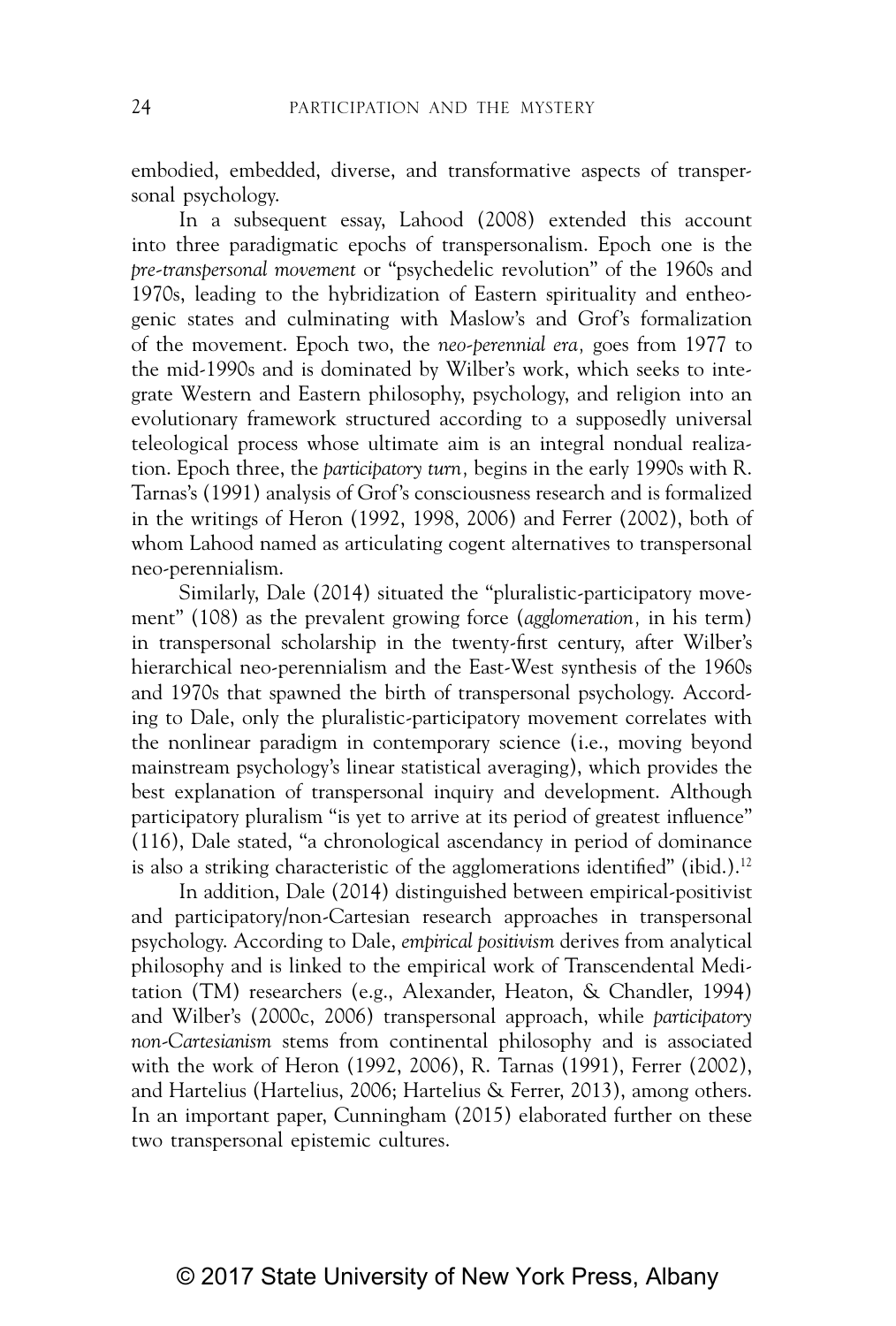Whereas it may be valid to conceive the participatory approach as disciplinary model, theoretical orientation, research approach, or even conceptual revolution (or paradigm), my sense is that epochal claims may have been premature. It is one thing to argue that the participatory approach is an increasingly prevailing perspective or that it represents a conceptual revolution with regard to prior transpersonal theorizing—it is quite another to claim that it inaugurated a new paradigmatic era in transpersonal thinking. Before entertaining this possibility seriously, a thorough analysis of the actual impact of participatory thought on transpersonal scholarship seems necessary. The next section begins to explore the scope of such an influence.

## THE IMPACT OF THE PARTICIPATORY TURN

Participatory perspectives in philosophy, religion, and the human sciences predate the publication of *Revisioning* and any possible influence of my work should be seen in this larger context.13 Before reviewing the impact of the participatory approach, it is helpful to note the relationship of mutual inclusivity between transpersonal theory and the participatory turn. On the one hand, as discussed above, the participatory approach can be seen as a theoretical model, orientation, or paradigm within the field of transpersonal studies. On the other hand, transpersonal studies is only one among other scholarly disciplines—such as anthropology (Lahood, 2007c), Indigenous studies (Bastien & Kremer, 2004; Marks, 2007), or comparative mysticism (Ferrer & Sherman, 2008b; Freeman, 2007)—impacted by the participatory turn. That said, this section follows the footprints of the participatory perspective in four bodies of knowledge: transpersonal studies, consciousness studies, integral and holistic education, and religious studies.<sup>14</sup>

## *Transpersonal and Integral Studies*

In recent years an increasing number of transpersonal and integral scholars have aligned their works in varying degrees with different aspects of the participatory approach. I locate here, in chronological order, the works of Heron (1998, 2001, 2006), R. Tarnas (2001, 2006), Jaenke (2004), Paulson (2004), M. Daniels (2005), O'Connor (2005), Hollick (2006), Hartelius (2006, 2015a, 2015b, 2016; Hartelius & Ferrer, 2013), Bauwens (2007), Kremer (2007), Lahood (2007b, 2007c), Irwin (2008), Kelly (2008), Lancaster (2008), Rothberg (2008), Sherman (2008; Ferrer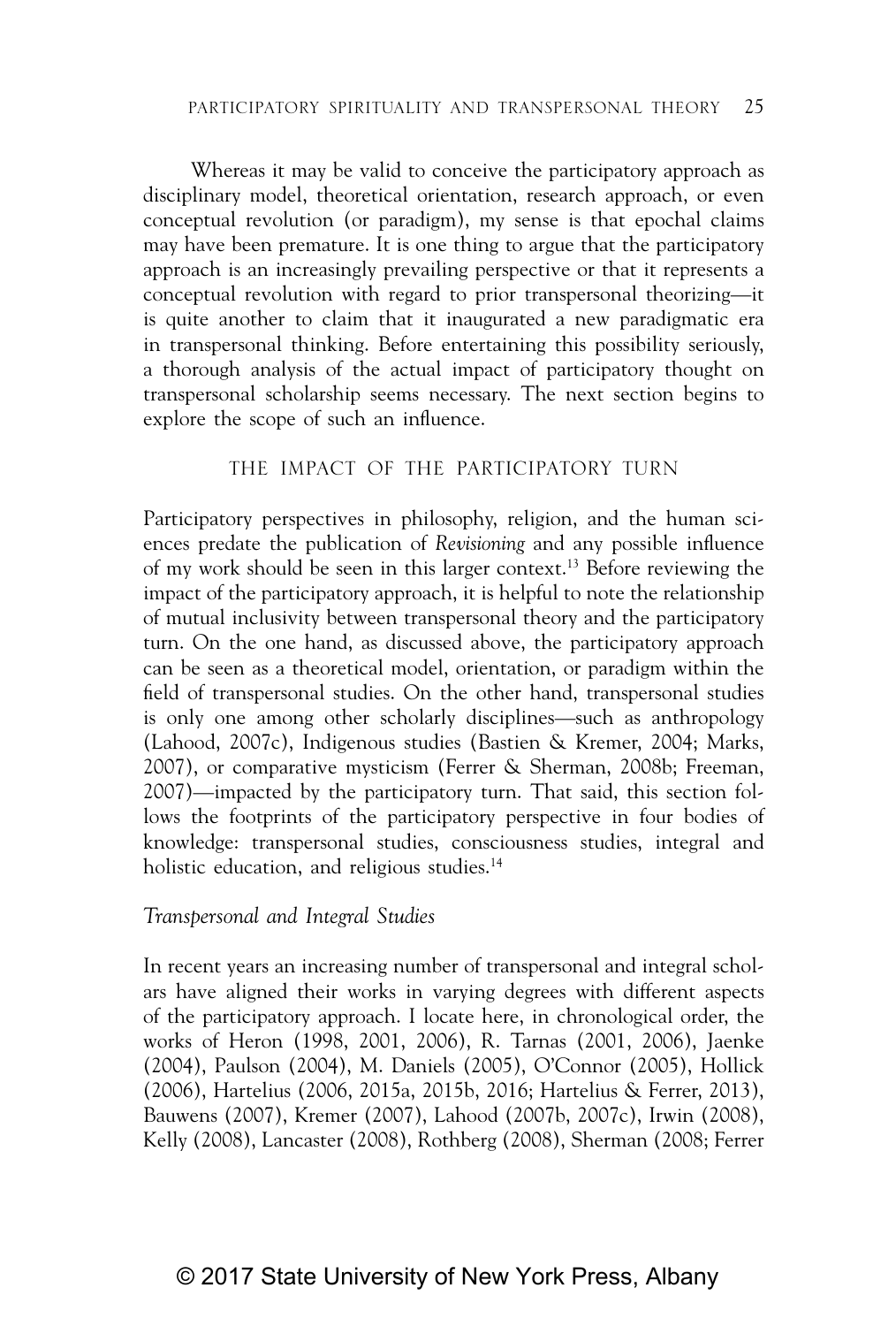& Sherman, 2008a), Alderman (2011, 2012a, 2012b), Rachel (2013), Segall (2013), R. S. Brown (2013), Brooks, Ford, & Huffman (2013), Cabot (2014, 2015), Dale (2014), and Cunningham (2015), and S. Taylor  $(2017)$ , among others.<sup>15</sup>

In general, *Revisioning* is often credited with freeing transpersonal thinking from the constraints of Wilber's neo-perennialism and associated hierarchical rankings of spiritual traditions, states, and orientations (e.g., Jaenke, 2004; Lahood, 2007b; Lancaster, 2004; R. Tarnas, 2001), as well as for articulating a more embodied, relational, and pluralistic approach to spiritual growth and understanding (e.g., Dale, 2014; M. Daniels, 2005, 2009; Heron, 2006; Lahood, 2008). As Lahood (2007a) pointed out, many scholars in the field adapted the participatory use of the language of events (vs. experiences) to refer to transpersonal phenomena (e.g., Irwin, 2008; Kremer, 2007; G. Palmer & Hastings, 2013; Wade, 2004). Likewise, my participatory approach to spiritual diversity and pragmatic emancipatory epistemology are endorsed in many transpersonal works (e.g., Alderman, 2011, 2012a, 2012b; Dale, 2014; Friedman et al., 2010; Hollick, 2006; Lancaster, 2004).

This spread of participatory thinking has begun to affect Wilber's writing and that of his colleagues and critics alike. Despite Wilber's (2002) early dismissal of *Revisioning* as expressing "a green-meme approach to spirituality" (see below), his most recent work (Wilber, 2006) incorporates a number of participatory insights and constructions. As M. Daniels (in Rowan, Daniels, Fontana, & Walley, 2009) indicated, for example, the cocreated nature of the spiritual path, the language of participation, and the use of the myth of the given in spiritual critical discourse are central features of the participatory approach introduced in my early work (e.g., Ferrer, 2000a, 2000b, 2001, 2002). Although Wilber has assimilated aspects of the participatory approach into his integral theory, from a participatory perspective many problems remain (see chapter 9; Hartelius, 2015a, 2015b; Hartelius & Ferrer, 2013). Furthermore, in a series of important essays, Alderman (2011, 2012a, 2012b) offered the most successful attempt yet to reconcile Wilberian and participatory perspectives on enaction and spiritual pluralism. DiPerna (2012) coined the term *participatory integration* to name the paradigm shift necessary to develop a Wilberian-integral approach to religious studies. Other integral scholars employing participatory ideas in their theorizing include McIntosh (2007), who used *Revisioning*'s enactive approach and epistemological critique to elaborate a more pluralistic "integral reality framework" that seeks to counter some of the problems of Wilber's model, and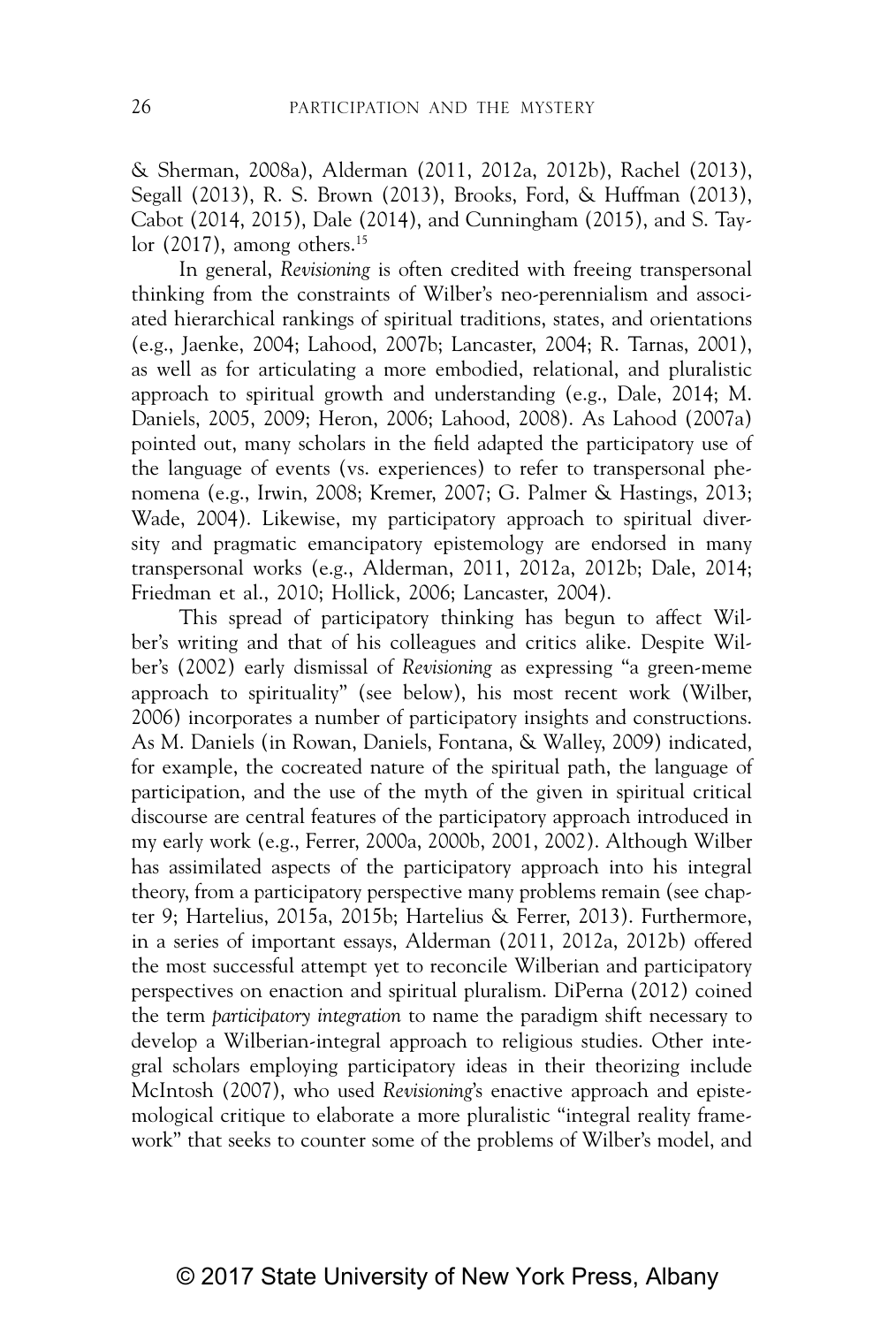Ferendo (2007), who presented the participatory perspective on integral practice (see chapter 4) as complementary to Wilber's approach.

In the rest of this section, I illustrate various ways in which the participatory perspective has been engaged in transpersonal works through three examples. Firstly, in *The Science of Oneness*, Hollick (2006) proposed the adoption of Heron's (1996, 1998) cooperative inquiry to produce reliable inner knowledge, and devoted two chapters to argue that Heron's and Ferrer's participatory approaches lay the foundations for "a new, inclusive and holistic model of spirituality that speaks to the spirit of our age" (p. 345). For Hollick, participatory spirituality not only accommodates the diversity of spiritualities better than other models, but also stresses embodied, ethical, cocreative, relational, and cooperative dimensions of the spiritual path that he considers crucial in our times. The emerging "holistic model of human spirituality" (352), Hollick concluded, should be able to

draw upon the ancient wisdom of the shamanic, polytheistic, monotheistic and transcendent religious traditions; welcome the devotional, intellectual, detached, engaged, solitary, social, exoteric, esoteric, transcendent, immanent and other spiritual paths; and embrace the cocreative, participatory view of our relationship with Spirit. (pp. 352–353)

Secondly, Lahood (2007a) edited two issues of the journal *ReVision* to explore the emergence of a participatory worldview in transpersonal studies, anthropology, Indigenous studies, and ecopsychology, among other disciplines. With the title, *The Participatory Turn, Part 1 and 2*, the *ReVision* monographs not only engage extensively with my own work, but also include significant participatory developments by authors such as R. Tarnas (2007), Heron (2007), Kremer (2007), Abram (2007), Lahood (2007b, 2007c), Bauwens (2007), Conner (2007), and Marks (2007).

Finally, M. Daniels (2009; see also M. Daniels 2013) proposed that the participatory perspective represents a third vector (which he calls "extending") in transpersonal development beyond the standard "ascending" (i.e., geared to otherworldly transcendence) and "descending" (i.e., geared to this-worldly immanence) ones. M. Daniels argued that previous formulations of the "descending" current tended to conflate two fundamentally distinct perspectives: depth psychological, whose focus is the exploration and integration of unconscious material (e.g., Jung, Washburn, Grof), and relational-participatory, which stresses the spiritual connection